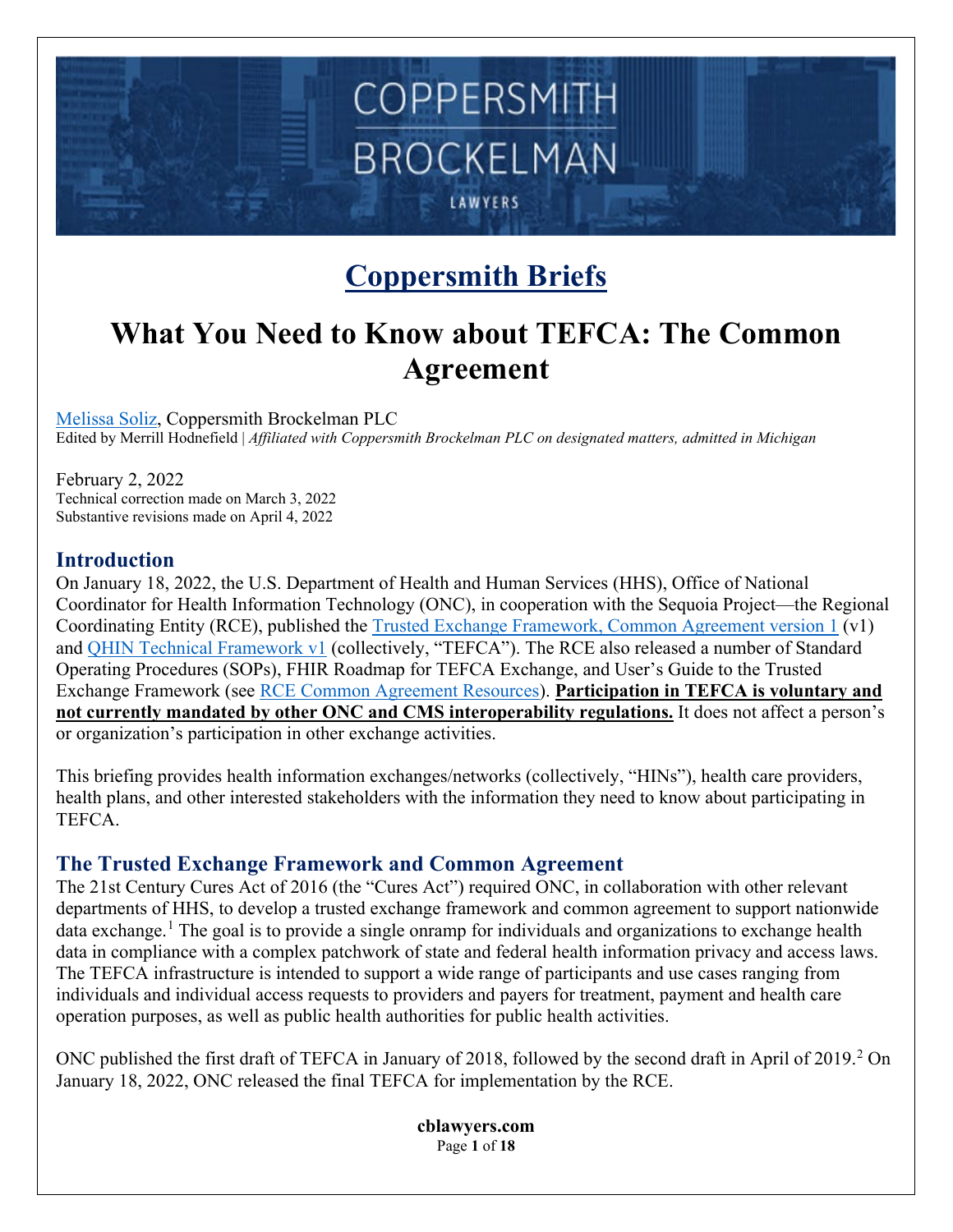

TEFCA consists of the following seven core components:

- Trusted Exchange Framework
- Common Agreement
- Standard Operating Procedures (SOPs)
- QHIN Technical Framework (QTF)
- QHIN Onboarding
- **Metrics**
- Governing Approach

This briefing focuses primarily on the key features of the Common Agreement. However, it also provides a high level of summary of the other components, as well as a list of resource if you are interested in learning more about TEFCA. Importantly, participation in TEFCA is voluntary and is not currently required (or afforded safe harbor protection) by other interoperability mandates, such as the ONC Information Blocking Rule<sup>[3](#page-16-2)</sup> or CMS Interoperability and Patient Access Final Rule.<sup>[4](#page-16-3)</sup>

Below is a graphic created by the RCE that depicts the RCE's timeline for operationalizing the TEFCA components described in this briefing:<sup>[5](#page-16-4)</sup>



**cblawyers.com** Page **2** of **18**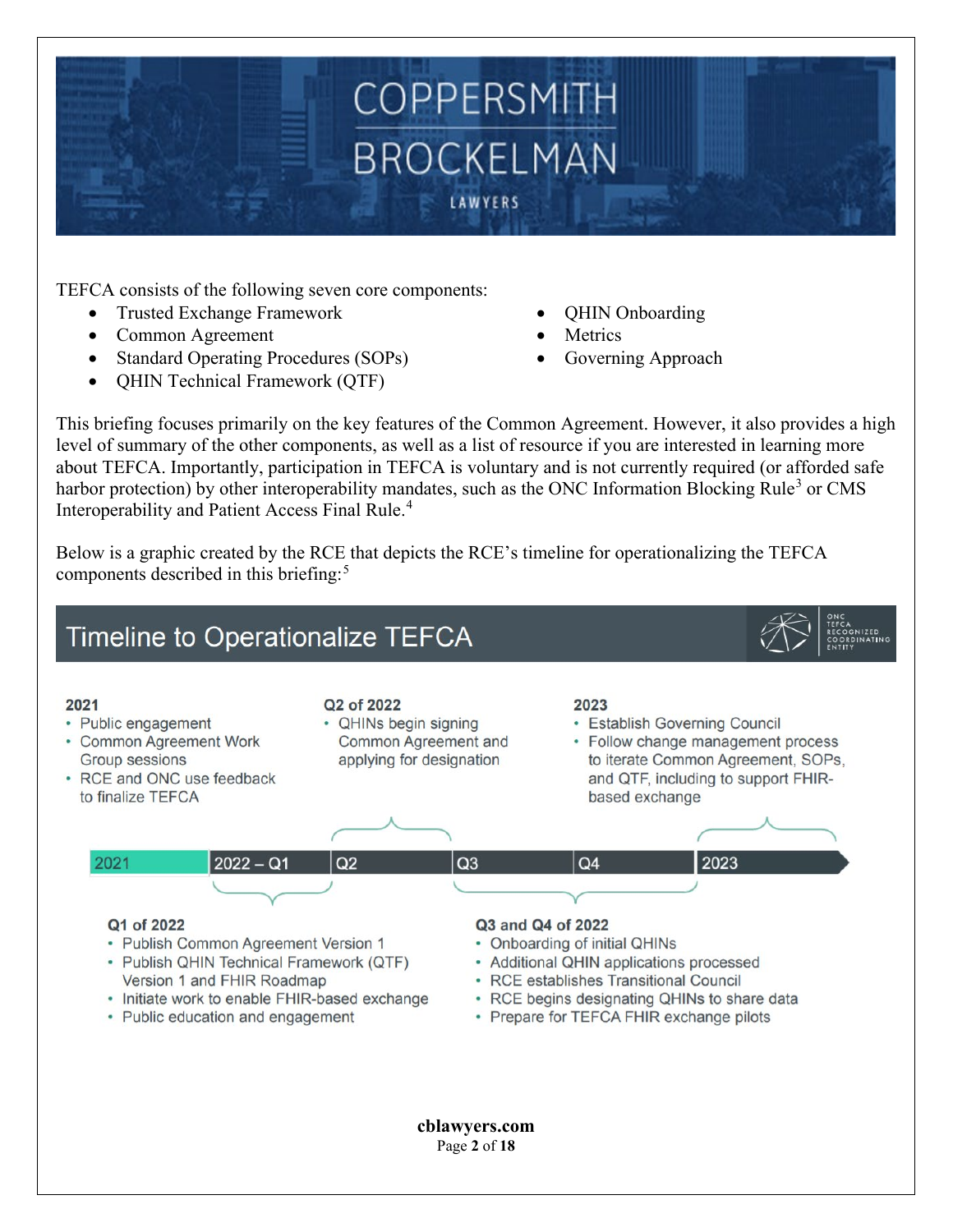

### **The Trusted Exchange Framework**

The [Trusted Exchange Framework v1](https://www.healthit.gov/sites/default/files/page/2022-01/Trusted_Exchange_Framework_0122.pdf) is a set of seven, non-binding principles. While non-binding, these policy principles help explain the terms and conditions of the Common Agreement. These seven principles are:

- **Standardization.** HINs should prioritize federally recognized and industry recognized technical standards, policies, best practices, and procedures. Specifically, HINs should use standards adopted by HHS for [HIPAA Standard Transactions](https://www.ecfr.gov/current/title-45/subtitle-A/subchapter-C/part-162) and the [ONC Health IT Certification Program,](https://www.ecfr.gov/current/title-45/subtitle-A/subchapter-D/part-170?toc=1) including updated standards approved through the [Standards Version Advancement Process](https://www.healthit.gov/isa/standards-version-advancement-process) (SVAP).
- **Openness and Transparency.** HINs should conduct activities openly and transparently, wherever possible. This means that HINs should make their participation agreements publicly available; publicly specify and have all their participants agree to the uses and disclosure of electronic health information (EHI) over their networks; publish and keep current their privacy practices; and establish and implement an equitable and transparent dispute resolution process.
- **Cooperation and Non-Discrimination.** HINs should collaborate with stakeholders across the continuum of care to electronically exchange digital health information, even when a stakeholder may be a business competitor. For example, HINs should **not**: (1) treat EHI as an asset; (2) withhold EHI when requested for legally permissible treatment, payment and health care operations purposes; (3) establish internal policies and procedures for improper withholding of EHI; (4) implement technology in a manner that improperly withholds EHI; (5) make knowingly misleading statements regarding privacy and security laws as a pretext for withholding EHI; (6) charge unreasonable fees or use fees to interfere with EHI exchange between HINs; (7) use contract provisions or proprietary technology to limit interoperability; or (8) use other methods to discourage or impede interoperability with competitors or potential competitors.
- **Privacy, Security, and Safety.** HINs should exchange digital health information in a manner that supports privacy; ensures data confidentiality, integrity, and availability; and promotes patient safety. This means that HINs should: (1) ensure that EHI is exchanged and used in a manner that promotes safe care and wellness, including consistently and accurately matching EHI to an individual; and (2) enforce policies concerning individuals' ability to consent to the access, exchange, or use of their EHI consistently with applicable law.
- **Access.** HINs should ensure that individuals and their authorized caregivers have easy access to their digital health information and understand how it has been used or disclosed and HINs should comply with civil rights obligations on accessibility. Thus, HINs should not impede or impose any unnecessary or unreasonable barriers to the ability of individuals or their legal representatives to access or direct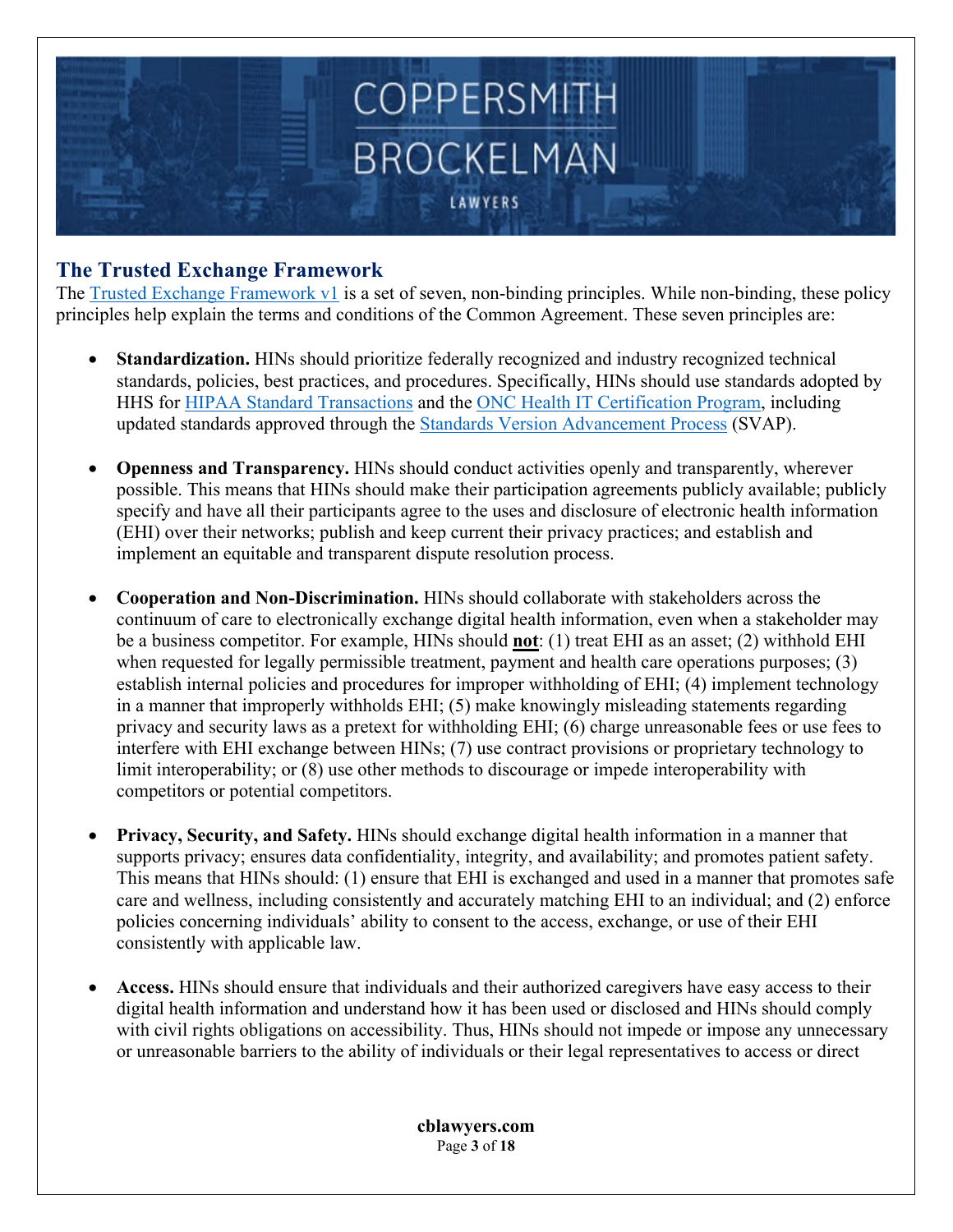their EHI to designated third parties, or to learn how information about them has been accessed or disclosed.

- **Equity.** HINs should consider the impacts of interoperability on different populations and throughout the lifecycle of the activity. Accordingly, HINs should use a health equity by design approach and consider health equity consequences of policy and technology choices before making these decisions. HINs should also evaluate interoperability efforts to ensure health equity is being achieved and adjust when it is not.
- **Public Health.** HINs should support public health authorities and population-level use cases to enable the development of a learning health system that improves the health of the population and lowers the cost of care. This means that HINs should consider use cases that advance public health, population health, quality improvement and research.

### **Key Features of the Common Agreement**

The Common Agreement establishes the contractual, legal and governance infrastructure to support the entire TEFCA network. Is it is a 64-page legal agreement between the RCE and a "signatory" that desires to be designated as a QHIN. A QHIN is an entity that has the technical and organizational capabilities to connect diverse participants to support nationwide data exchange (see Section 1. QHINs: Eligibility and Ongoing [Requirements\)](#page-5-0).

The Common Agreement incorporates by reference the [SOPs](#page-14-0) and [QHIN Technical Framework](#page-14-1) discussed below. And although it is only binding as between the RCE and signatory, it contains a number of contractual provisions that the signatory *must* flow down to its "Participants"—U.S. entities that have entered into an agreement with the QHIN for TEFCA data exchange—and that Participants must flow down to any "Subparticipants"—U.S. entities that have entered into an agreement with the Participant or another Subparticipant for TEFCA data exchange (collectively, ["Flow-Downs"](#page-7-0)). In this way, the Common Agreement will require all persons and entities participating in the TEFCA infrastructure to comply with the same "rules of the road" when engaging in data exchange through a TEFCA network. Importantly, neither the RCE nor any QHIN, Participant, or Subparticipant is required under the Common Agreement to be a HIPAA covered entity or business associate.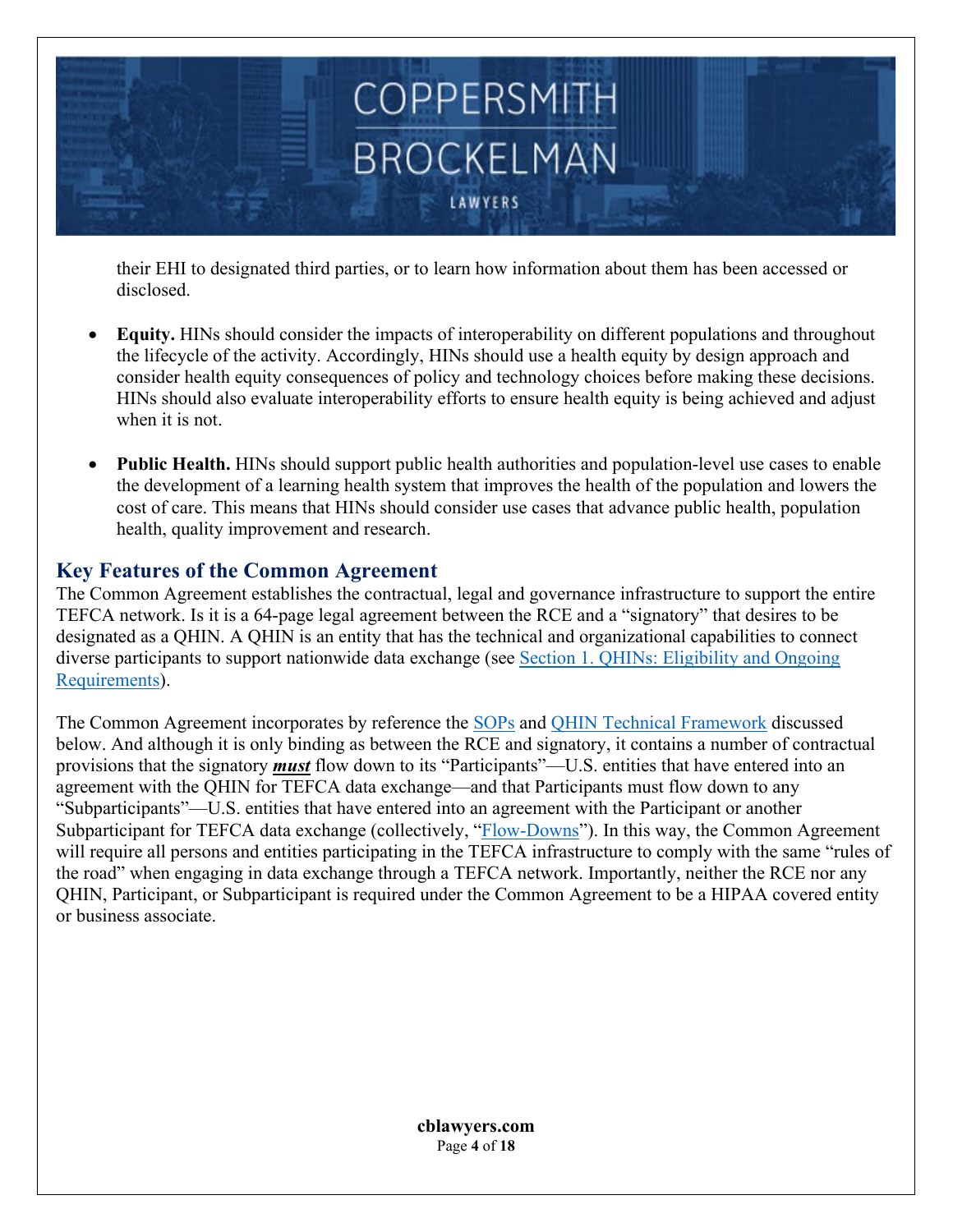

The following graphic created by the RCE depicts the TEFCA infrastructure:<sup>[6](#page-16-5)</sup>



Due to its length, it is not feasible to summarize each provision of the Common Agreement. Rather, this briefing breaks down the Common Agreement v1 topically by its key features:

- 1. [QHINs: Eligibility and Ongoing Requirements](#page-5-0)  (Sections [4, 14 and 16\)](#page-5-0)
- 2. [Participants and Subparticipants: Flow-Downs](#page-7-0)  [\(Throughout\)](#page-7-0)
- 3. [Governance and Change Management \(Sections](#page-8-0)  [3 and 5\)](#page-8-0)
- 4. [Requirement of Cooperation and Non-](#page-9-0)[Discrimination \(Section 6\)](#page-9-0)
- 5. [Exchange Purposes and Downstream Uses](#page-10-0)  [\(Section 9\)](#page-10-0)
- 6. [Individual Access Services \(IAS\) and IAS](#page-11-0)  [Providers \(Sections 9 and 10\)](#page-11-0)
- 7. [TEFCA Privacy and Security Requirements](#page-12-0)  [\(Sections 11 and 12\)](#page-12-0)
- 8. [TEFCA Fee Schedule and QHIN Fees \(Section](#page-13-0)  [17\)](#page-13-0)
- 9. [Other Important Business Terms \(Sections 7,](#page-13-1)  [13, 15 and 18\)](#page-13-1)

*Please note: This topical summary of the Common Agreement is provided for educational and information purposes only. This is not legal advice. Organizations should consult with their attorney for legal advice regarding how the Common Agreement may apply to them.*

> **cblawyers.com** Page **5** of **18**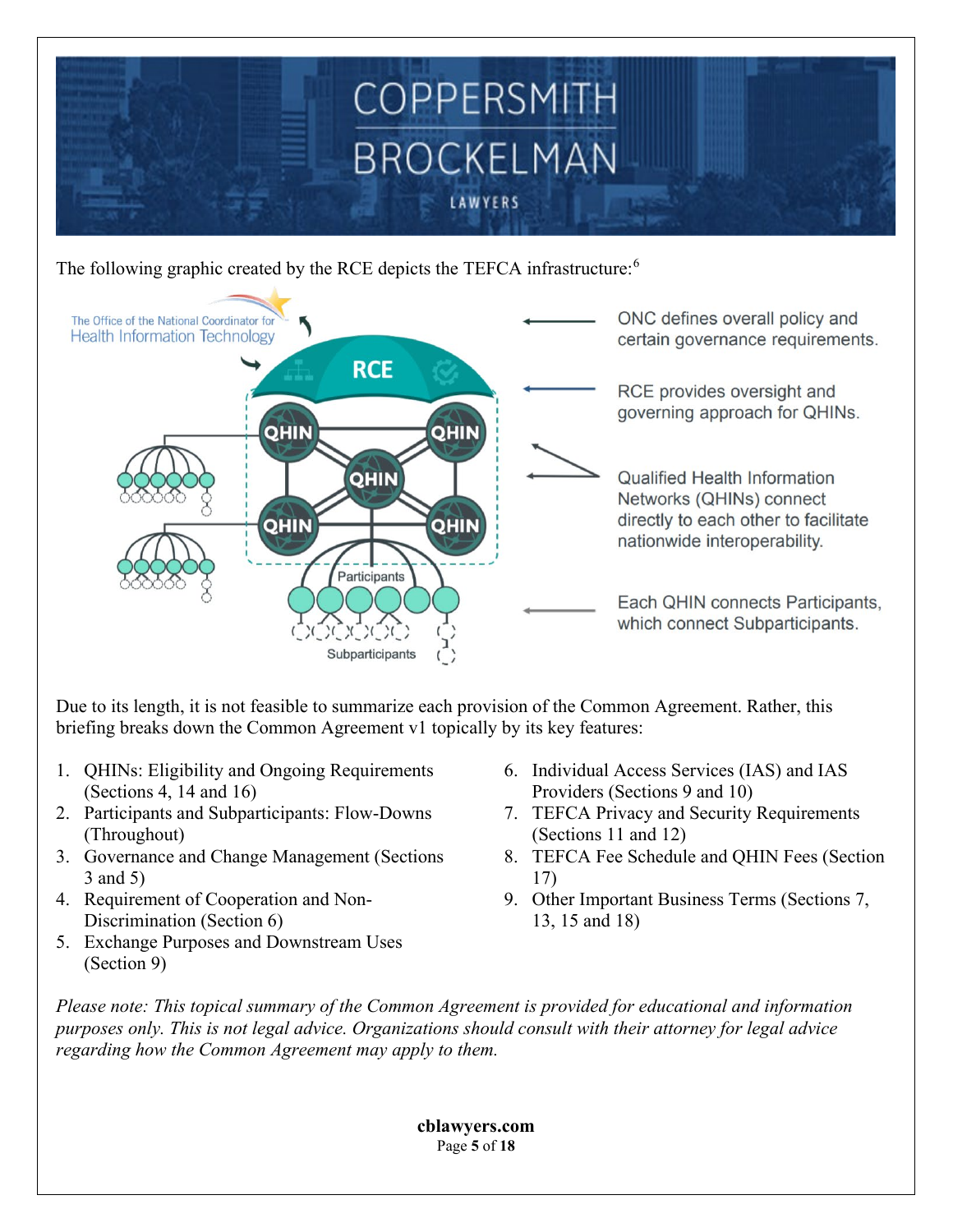

### <span id="page-5-0"></span>**1. QHINs: Eligibility and Ongoing Requirements (Sections 4, 14 and 16)**

The RCE controls who can be a QHIN. In order for a signatory to obtain QHIN status, the signatory must attest to and demonstrate that it meets the following eligibility requirements:

- Corporate Status. The signatory must be a U.S. entity and not owned or operated by any non-U.S. persons or entities. Foreign corporations are not eligible for QHIN designation at this time.
- Exchange Content. The signatory must be able to exchange "Required Information." Required Information is very broadly defined and goes beyond what would be maintained in a health care provider's or health plan's HIPAA Designated Record Sets (DRS).<sup>[7](#page-16-6)</sup> Required Information is defined as "[e]lectronic information maintained by any QHIN, Participant, or Subparticipant prior to or during the term of the applicable Framework Agreement: (i) that would be ePHI [Electronic Protected Health Information] if maintained by a Covered Entity or a Business Associate; and (ii) regardless of whether the information is or has already been transmitted via QHIN-to-QHIN exchange. Notwithstanding the foregoing, the following types of information are not Required Information: (a) information compiled in reasonable anticipation of, or for use in, a civil, criminal, or administrative action or proceeding; or (b) [HIPAA P]sychotherapy [N]otes (as defined at 45 CFR 164.501)."[8](#page-16-7)

The RCE will release a future SOP that specifies the means for demonstrating satisfaction of this requirement.

- Exchange Manner. The signatory must demonstrate that it can meet all required functions of a QHIN under the Common Agreement, the SOPs, the QHIN Technical Framework, and all other applicable guidance. RCE expects to evaluate this by requiring an applicant to demonstrate query functionality (or other functional comparable exchange method) for at least 12 calendar months. The RCE also has discretion to grant provisional status for an organization that cannot demonstrate 12 months of querybased activity, such as an applicant that supports "push" transactions but has less developed query (or "pull") functionality. The RCE has thus far declined to specify the amount (or range) of exchange transactions that must be demonstrated over that 12-month period.
- Legal and Governing Infrastructure. *At the time of application,* the signatory must have the organizational infrastructure, legal authority and functioning governing structure for its health information network. QHINs must contractually flow down a number of TEFCA requirements to its Participants, which are described in great detail below in [Section 2. Participants and Subparticipants:](#page-7-0)  [Flow-Down Requirements](#page-7-0) (Throughout).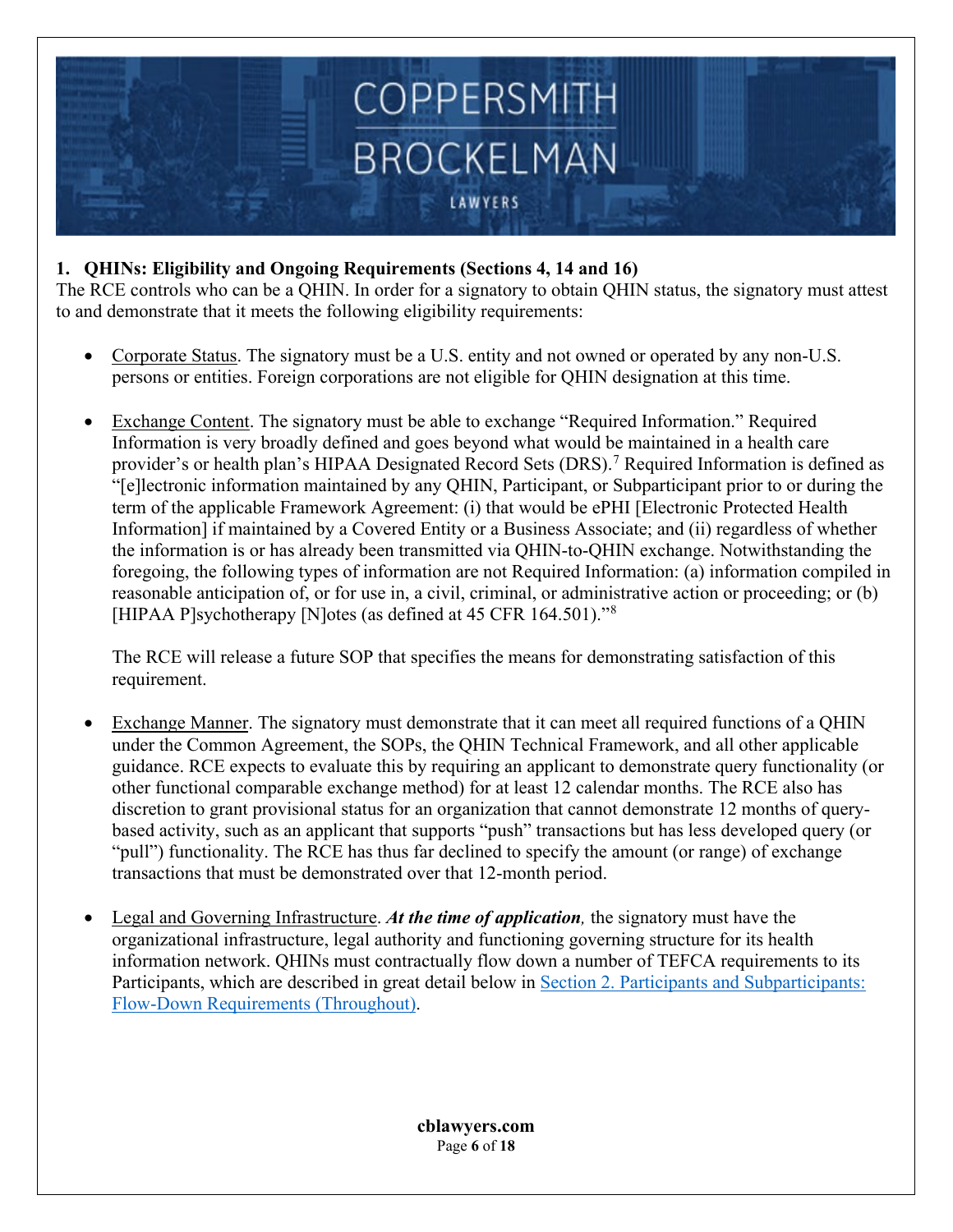

• Resources. *At the time of application*, the signatory must demonstrate the technical and financial resources to support a reliable and trusted network. The means of demonstrating satisfaction of this requirement will be set forth in a future [Onboarding & Designation SOP.](#page-14-0)

Signatories that the RCE designates as QHINs will be required to provide ongoing and extensive metrics to the RCE for the RCE to monitor performance. These metrics are expected to be set out in greater detail in a future [SOP.](#page-14-0) Section 16 of the Common Agreement further specifies the circumstances under which the Common Agreement may terminate, as well as RCE and QHIN suspension rights, and RCE selection and transition services. Section 14 also sets forth specific QHIN obligations, including requirements for: (1) transparency (*e.g.*, providing copies of the Participant-QHIN agreement under certain circumstances); (2) compliance with SOPs; (3) incorporation of required [Flow-Downs](#page-7-0) into Participant-QHIN agreements and Participant-Subparticipant agreements; and (4) compliance with the [QTF.](#page-14-1)

The RCE has stated that it "will conduct extensive education for candidate QHINs on the application and onboarding process,"<sup>[9](#page-16-8)</sup> including a dedicated webinar on this topic, which will be scheduled at a future date. The QHIN application process will be entirely electronic. The RCE has published the following graphic to describe the process:<sup>[10](#page-16-9)</sup>



**cblawyers.com**  Page **7** of **18**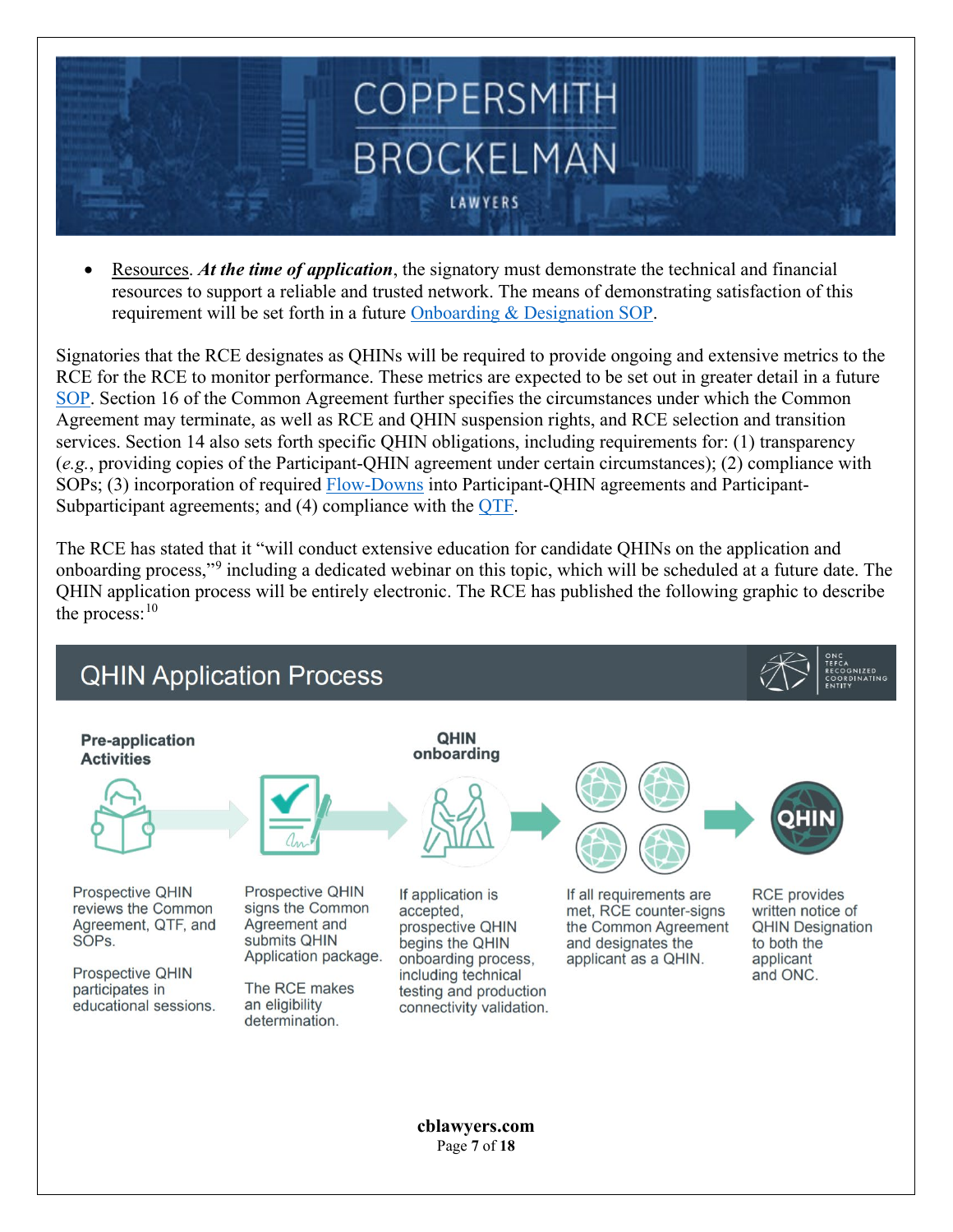

Interested applicants can learn more about the application process on the [RCE website.](https://rce.sequoiaproject.org/rce/)

The RCE has also declined to specify the target number (or range) of QHINs it anticipates will be approved this year. The RCE stated on its January 26, 2022 webinar that it will be "a minimum of two, [but] less than a hundred."<sup>[11](#page-16-10)</sup> Based on the [Governance](#page-8-0) structure set forth in the Common Agreement and relevant [SOPs,](#page-14-0) it seems likely that the RCE is expecting to approve approximately ten (10) QHINs during the first round of approvals.

### <span id="page-7-0"></span>**2. Participants and Subparticipants: Flow-Downs (Throughout)**

The RCE expects the following types of organizations to participate in TEFCA as Participants that directly contract with a QHIN: health care providers; HIEs; health system electronic health record (EHR) vendors; pharmacy health IT systems; and consumer applications. The RCE further expects Subparticipants will be those organizations that contract with Participants and other Subparticipants to have access to the full TEFCA network, such as providers, consumer applications and pharmacies. The RCE created the graphic below to display the expected structure of a QHIN network: $^{12}$  $^{12}$  $^{12}$ 



Page **8** of **18**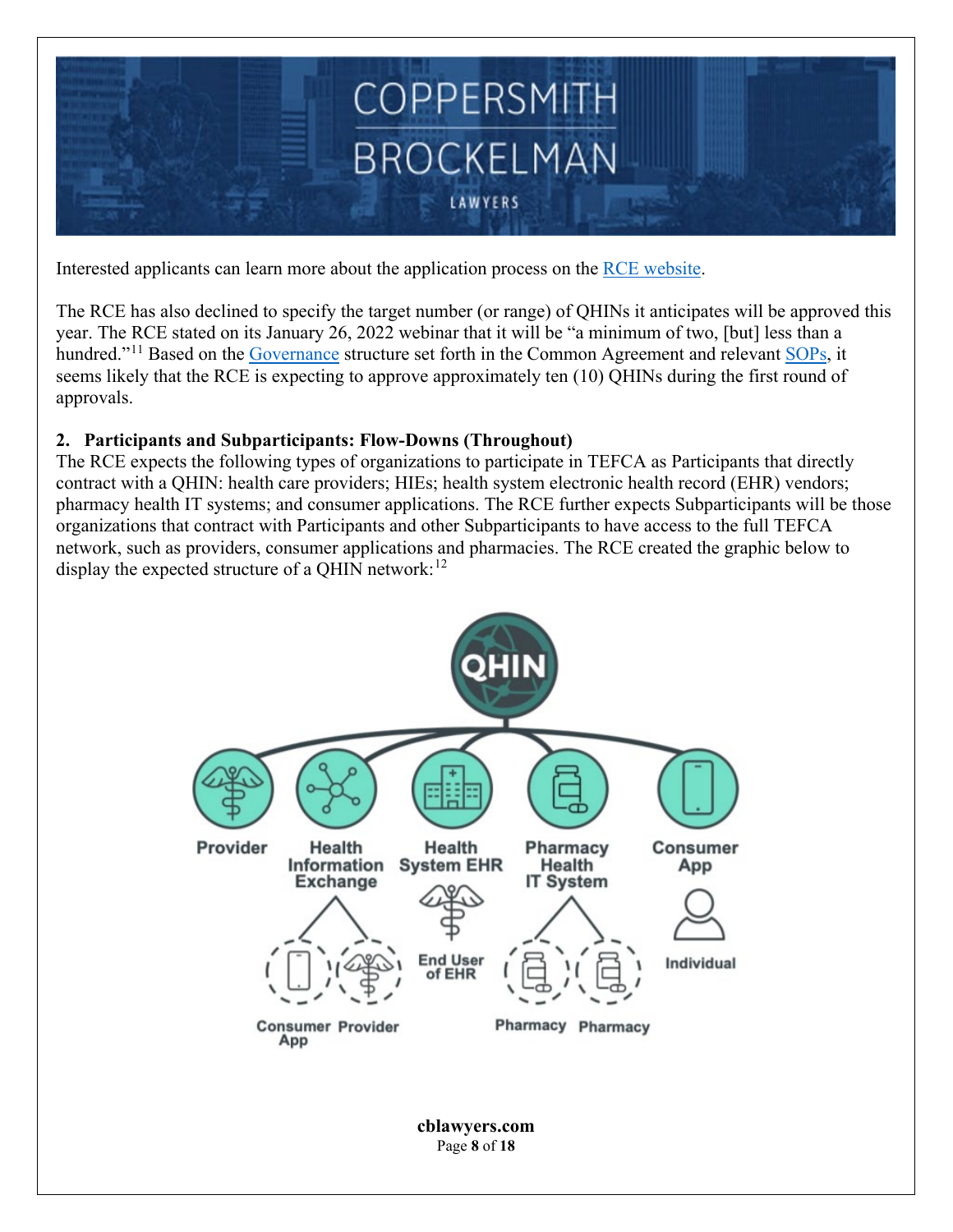

In order to participate in a TEFCA network as a Participant or Subparticipant, the Common Agreement requires QHINs (and in turn Participants) to flow down over thirty contractual requirements and obligations to Participants and Subparticipants, including the following Sections that the RCE has designated as "Required Flow-Downs:"

- 6.1 Cooperation
- 6.2.1 Prohibition Against Exclusivity
- $6.2.2$  No Discriminatory Limits on Exchange of TEFCA Information
- 7.1 Confidential Information
- 8.2 Utilization of the RCE Directory Service
- $\bullet$  9.2 Uses
- 9.3 Disclosures
- 9.4 Responses
- 9.5 Special Legal Requirements
- 10 Individual Access Services: 7 sub-Flow-Downs
- 11.1 Compliance with the HIPAA Privacy Rule: 11 sub-Flow-Downs
- 12.1.4 Participants and Subparticipants: security requirements
- $\bullet$  12.2 TEFCA Information Outside the United States
- 13.1 Compliance with Applicable Law and the Framework Agreements
- 13.2.2 Responsibility of Signatory
- 13.3 Flow-Down Rights to Suspend
- 13.4 Survival for Participants and Subparticipants

There also other provisions in the Common Agreement that are not designated as Required Flow-Downs, but still require flow-down to Participants and Subparticipants. For example, Section 14.2 requires QHINs to flow down compliance with applicable SOPs to Participants.

Accordingly, organizations interested in participating in a TEFCA network at the QHIN, Participant or even Subparticipant level will likely need to amend their data sharing agreements with their Participants and Subparticipants to satisfy these Flow-Down requirements.

Interestingly, the RCE did not include a separate HIPAA Business Associate Agreement (BAA) to cover the services the RCE and/or QHINs will perform on behalf of one another in connection with locating records, patient matching, and similar activities which are necessary to facilitate nationwide data exchange, even if a QHIN's participants might not have a relationship with the individual whose information is being queried or pushed.

### <span id="page-8-0"></span>**3. Governance and Change Management (Sections 3 and 5)**

In September of 2019, ONC entered a [Cooperative Agreement](https://public3.pagefreezer.com/browse/HHS.gov/31-12-2020T08:51/https:/www.hhs.gov/about/news/2019/09/03/onc-awards-the-sequoia-project-cooperative-agreement.html) with the RCE to develop, implement, maintain, and update the Common Agreement. Under the Cooperative Agreement, the RCE is responsible for the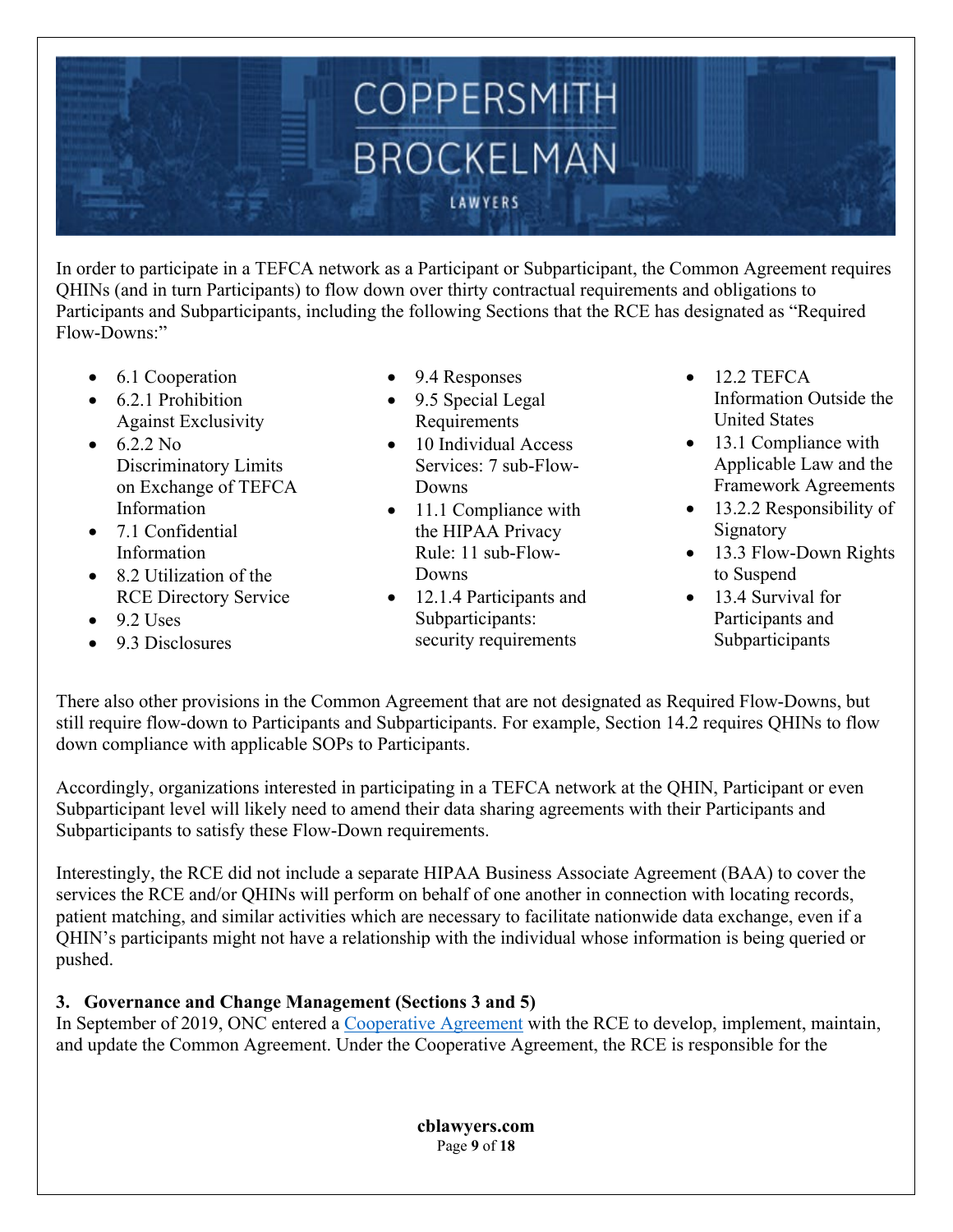

development and operation of TEFCA. The ONC provides oversight and has the right to review the RCE's conduct, including complaints made against the RCE.

Under the Common Agreement, the RCE has created a framework that will enable QHINs, Participants and Subparticipants to participate in varying levels of TEFCA governance. Specifically, the Common Agreement establishes a Transition Council and Governance Council, as well as a QHIN Caucus and Participant/Subparticipant Caucus.

The Transition Council will be comprised of QHIN representatives and Participant representatives as set forth in the [Transition Council SOP,](https://rce.sequoiaproject.org/wp-content/uploads/2022/01/SOP-Transitional-Council-FINAL.pdf) and they will serve in an interim governance capacity for one year after the RCE approves the first group of QHINs. The Governance Council will be comprised of 21 members drawn from the QHIN Caucus and Participant/Subparticipant Caucus, as set forth in the [Governance Council SOP.](https://rce.sequoiaproject.org/wp-content/uploads/2022/01/SOP-Governing-Council-FINAL.pdf) The Transition Council and Governance Council have the following responsibilities:

- Reviewing proposed amendments to the Common Agreement, SOPs and QTF;
- Participating in the development of new SOPs and strategic roadmaps for exchange activities;
- Serving as a resource to the RCE and discussion forum;
- Providing oversight for the TEFCA dispute resolution process; and
- Advocating for the value and success of TEFCA.

The Councils may also draw upon the expertise of the QHIN Caucus, Participant/Subparticipant Caucus and Advisory Groups—all of which are mechanisms by which stakeholders can participate in the governance and development of the TEFCA infrastructure.

All changes to the Common Agreement, QTF and SOPs must also be done in coordination with the RCE and ONC. **The ONC must approve all changes, additions and deletions.** The approval process for amendments to the Common Agreement and QTF is set forth in Section 5.2 of the Common Agreement. The process for changes to the SOPs is set forth in Section 5.3.

### <span id="page-9-0"></span>**4. Requirement of Cooperation and Non-Discrimination (Section 6)**

The Common Agreement imposes robust cooperation and non-discriminatory requirements on QHINs, Participants and Subparticipants. In its January 26, 2022 webinar, the RCE emphasized the critical importance of this requirement in the TEFCA ecosystem. QHINs, Participants and Subparticipants are expected to:

- Timely respond to inquiries;
- Support the RCE in resolving issues before pursuing the dispute resolution process;
- Make reasonable efforts to notify the RCE and other QHINs of persistent and widespread connectivity failures;
- Share information regarding cyber security requests; and

**cblawyers.com** Page **10** of **18**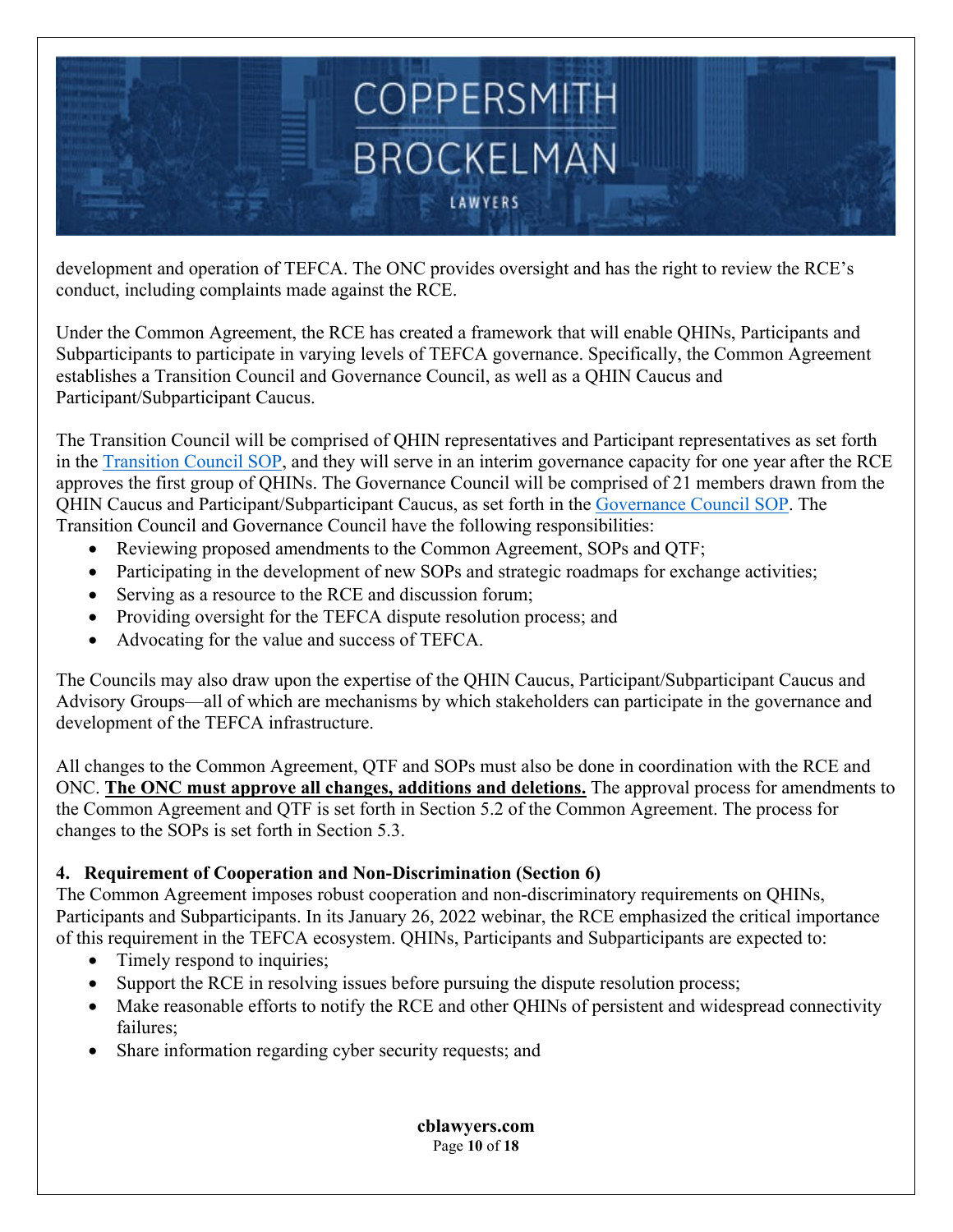

• *Not* limit interoperability with others (*e.g.*, QHINs, Participants and Subparticipants) in a discriminatory manner. The Common Agreement defines "discriminatory manner" in Section 6.2.2 as an "action that is inconsistently taken or not taken with respect to any similarly situated QHIN, Participant, Subparticipant, Individual, or group of them, whether it is a competitor, or whether it is affiliated with or has a contractual relationship with any other entity, or in response to an event." The RCE offered this illustration: "QHIN A treats QHIN B favorably, but treats QHIN C unfavorably"—this is prohibited because QHINs "are pretty much [similarly situated]." The RCE emphasized that this is an "important concept" that has "far reaching implications" for organizations that choose to participate in TEFCA.<sup>[13](#page-16-12)</sup>

#### <span id="page-10-0"></span>**5. Exchange Purposes and Downstream Uses (Section 9)**

A critical component of the Common Agreement are the reasons for which information may be requested or shared through the TEFCA network—called an "Exchange Purpose." An "Exchange Purpose" is the reason for which information may be requested or shared on the TEFCA network. There are permitted and mandatory Exchange Purposes. The permitted Exchange Purposes are for:

- Treatment (as defined by HIPAA)
- Payment (as defined by HIPAA)
- Health Care Operations (as defined by HIPAA)
- Public Health (as described by HIPAA) • Government Benefits
- Determinations (for governmental agencies to make non-health benefits determinations)
- Individual Access Services (for consumerfacing applications to assist individuals in obtaining access)

These Exchange Purposes are limited by the requirements of applicable law, as well as the privacy and security requirements set forth in the Common Agreement and any other applicable privacy and security notices.

The RCE is expected to release a SOP that will designate Treatment and Individual Access Services as mandatory Exchange Purposes. This means that when there is a request for a Treatment purpose or Individual Access Services the receiving organization at the QHIN, Participant or Subparticipant level *must* respond to the request with *all* the Required Information that they have (*e.g.*, all ePHI excluding HIPAA Psychotherapy Notes and ePHI maintained for litigation or administrative proceedings). There are two primary exceptions to the mandatory response requirement: (1) a response is not required if it is prohibited by applicable law; or (2) a response is not required if the receiving person or entity is a Public Health Authority (as defined by HIPAA), users of a Government Benefits Determination Exchange Purpose, or federal agencies to the extent that the requested disclosure is not permitted under applicable law. Importantly, failure of the requesting entity to pay for services is not grounds for denying the request under the Common Agreement.

The RCE expects to make other Exchange Purposes mandatory once technical implementation guides are developed. The RCE has not yet released a timeline for when that will occur.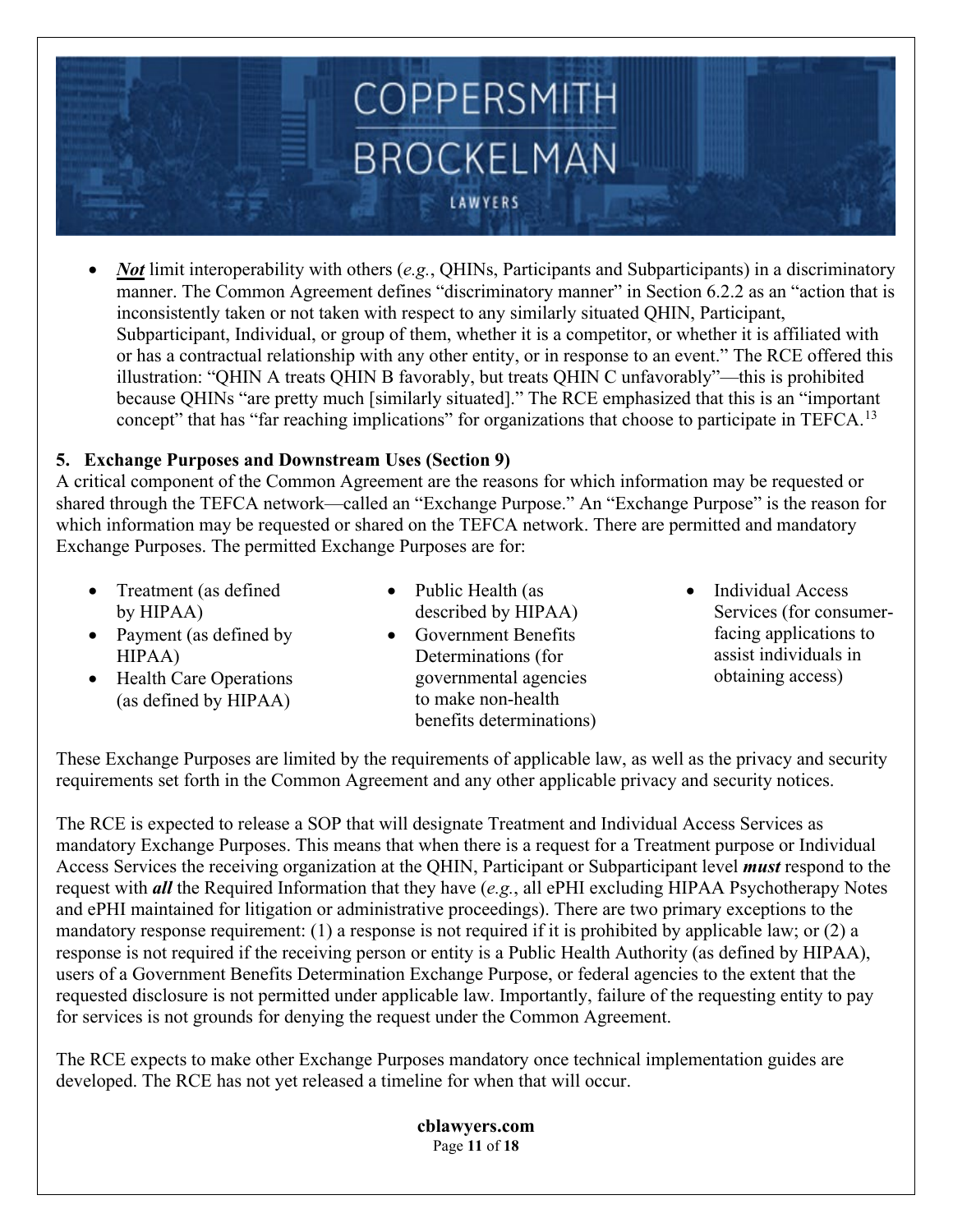

These Exchange Purposes will also grow over time as the legal, technical and administrative structures mature to support additional use cases, such as research.

Additionally, the underlying administrative and technical infrastructure that will support these Exchange Purposes must be capable of capturing and transmitting information about the person or entity requesting the exchange to ensure that the person or entity is permitted under HIPAA to make that request, see the QHIN [Technical Framework \(QTF\) section](#page-14-1) below. The example the RCE gives is that only a user designated in the system as a "Health Care Provider" (or a "Business Associate, agent, or contractor acting on that Health Care Provider's behalf") may request information for a Treatment purpose.<sup>[14](#page-16-13)</sup>

Finally, the Common Agreement does *not* restrict the downstream uses of any data exchanged over a TEFCA network once it is received, with the exception of certain use restrictions imposed on non-HIPAA entities who reasonably believe the data is TEFCA Information (see [Section 7](#page-12-0) below). "TEFCA Information" or "TI" is information exchanged between QHINs for one or more of the Exchange Purposes pursuant to any of the TEFCA framework agreements. Subject to this one exception, there are generally *no* prohibitions on QHINs, Participants and Subparticipants retaining or subsequently using and disclosing TEFCA Information received under the laws that apply to that recipient. Thus, restrictions that might exist on the use of a data at the data supplier level—such as federal or state-based restrictions on certain uses cases (such as research) or individual privacy restrictions (such as prohibiting the disclosure of self-pay data to health plans)—might not be enforceable once that data is released through a TEFCA connection. Data suppliers to a TEFCA network should consider whether they have sufficient data segmentation and technical mechanisms in place to prevent unauthorized downstream disclosures.

#### <span id="page-11-0"></span>**6. Individual Access Services (IAS) and IAS Providers (Sections 9 and 10)**

"Individual Access Services" or "IAS" is a type of Exchange Purpose that is permitted and expected to be mandatory under the Common Agreement. IAS refers to giving an individual—who has a direct relationship with a QHIN, Participant, or Subparticipant—the ability to access, inspect or obtain a copy of the individual's Required Information that is maintained by or for any QHIN, Participant or Subparticipant. **Under the anticipated SOP that will make IAS a mandatory use case, all QHINs, Participants and Subparticipants must respond to an IAS request, even if they are not an IAS Provider,** unless they are prohibited by applicable law from responding.

An IAS Provider is a QHIN, Participant or Subparticipant that offers IAS to individuals. The Common Agreement does *not* require that a person or entity offer IAS. However, participation in TEFCA means that a receiving person or entity must respond to an IAS request.

An IAS Provider must meet the following requirements in order to participate in a TEFCA network: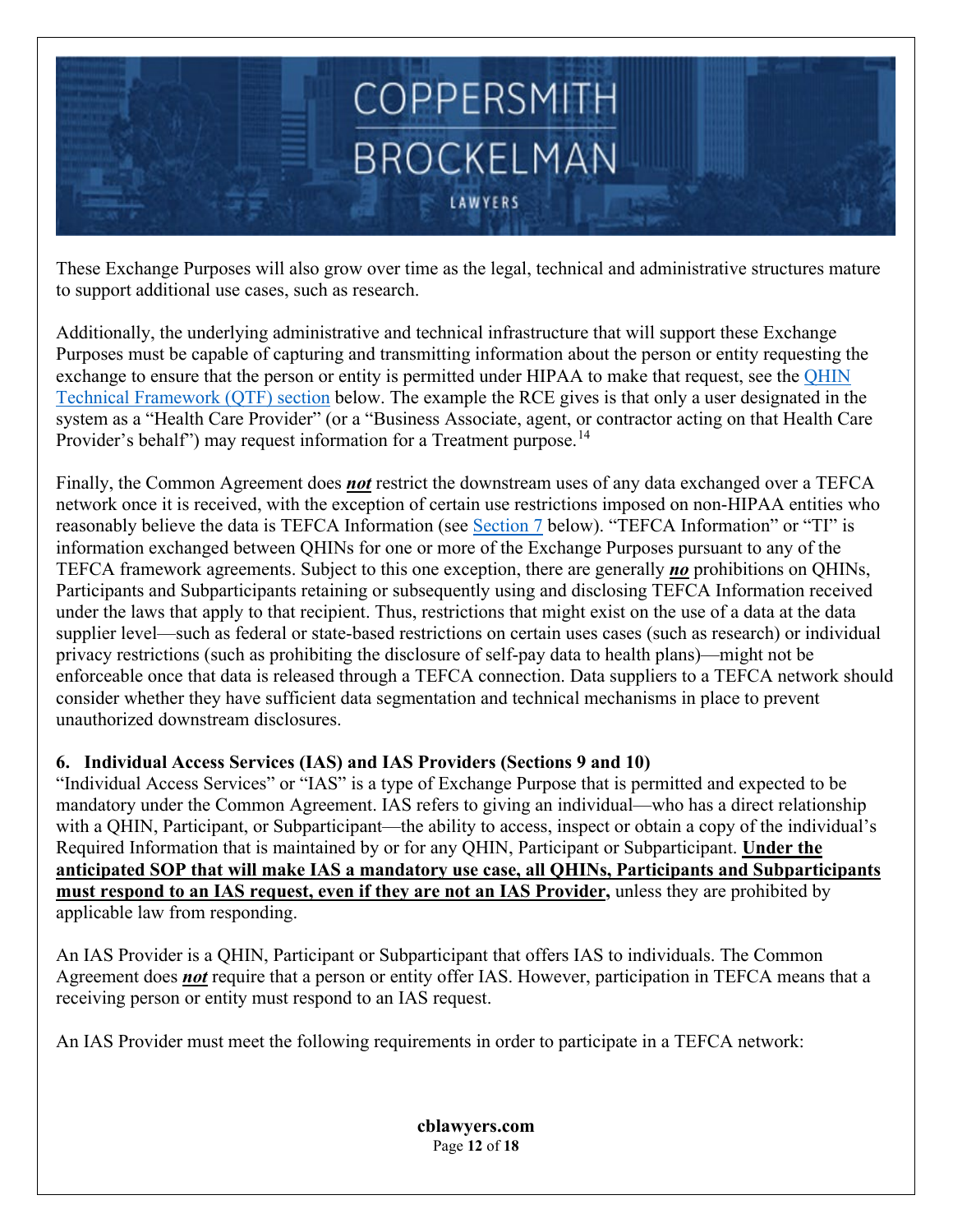- Notice. The IAS Provider must have a written privacy and security notice. Additionally, individuals must be informed of their right to data deletion and data portability.
- Security. The IAS Provider must protect all of the individual's identifiable information (not just TEFCA Information) in accordance with TEFCA security requirements, including encryption (in transit and at rest). An IAS Provider must also notify individuals of security incidents that affect TEFCA Information.
- Consent. The IAS Provider must obtain an individual's written consent to access, exchange, use and disclose that individual's information.
- Data Deletion. The IAS Provider must provide individuals with the right to delete their information that is maintained by the IAS Provider, subject to certain exceptions.
- Data Portability. The IAS Provider must provide individuals with the right to export their data in a computable (*e.g.*, machine readable) format.
- Subcontractors. The IAS Provider must require compliance with all of the foregoing by any subcontractors or agents they engage to assist with the provision of IAS.

### <span id="page-12-0"></span>**7. TEFCA Privacy and Security Requirements (Sections 11 and 12)**

All persons and entities that exchange data in the TEFCA ecosystem must comply with HIPAA privacy and security requirements, regardless of whether they are legally subject to HIPAA. However, non-HIPAA entities (NHEs) must only comply with the HIPAA Security Rule<sup>[15](#page-16-14)</sup> and certain provisions of the HIPAA Privacy Rule<sup>[16](#page-16-15)</sup> with respect to individually identifiable information that they reasonably believe is TEFCA Information. However, this requirement does not extend to non-HIPAA entities acting as an entity entitled to make a Government Benefits Determination, a Public Health Authority, or a Government Health Care Entity.

Additionally, TEFCA's security requirements for QHINs go beyond the minimum standards required by the HIPAA Security Rule. Specifically, TEFCA requires that all QHINs must:

- Obtain third-party certification that they meet industry-recognized cyber security standards;
- Perform annual security assessments;
- Have a Chief Information Security Officer; and
- Have cyber risk insurance coverage. The Common Agreement does not specify insurance coverage limits.

All QHINs, Participants and Subparticipants must also agree to:

- Give notice of "TEFCA Security Incidents"<sup>[17](#page-17-0)</sup> involving or affecting exchange, including other security events set forth in a SOP. The Common Agreement requires reporting within five business days of determining that a TEFCA Security Incident has occurred; and
- Evaluate the risks of any uses and disclosures of TEFCA Information outside of the United States to determine whether they satisfy the HIPAA Security Rule.

**cblawyers.com** Page **13** of **18**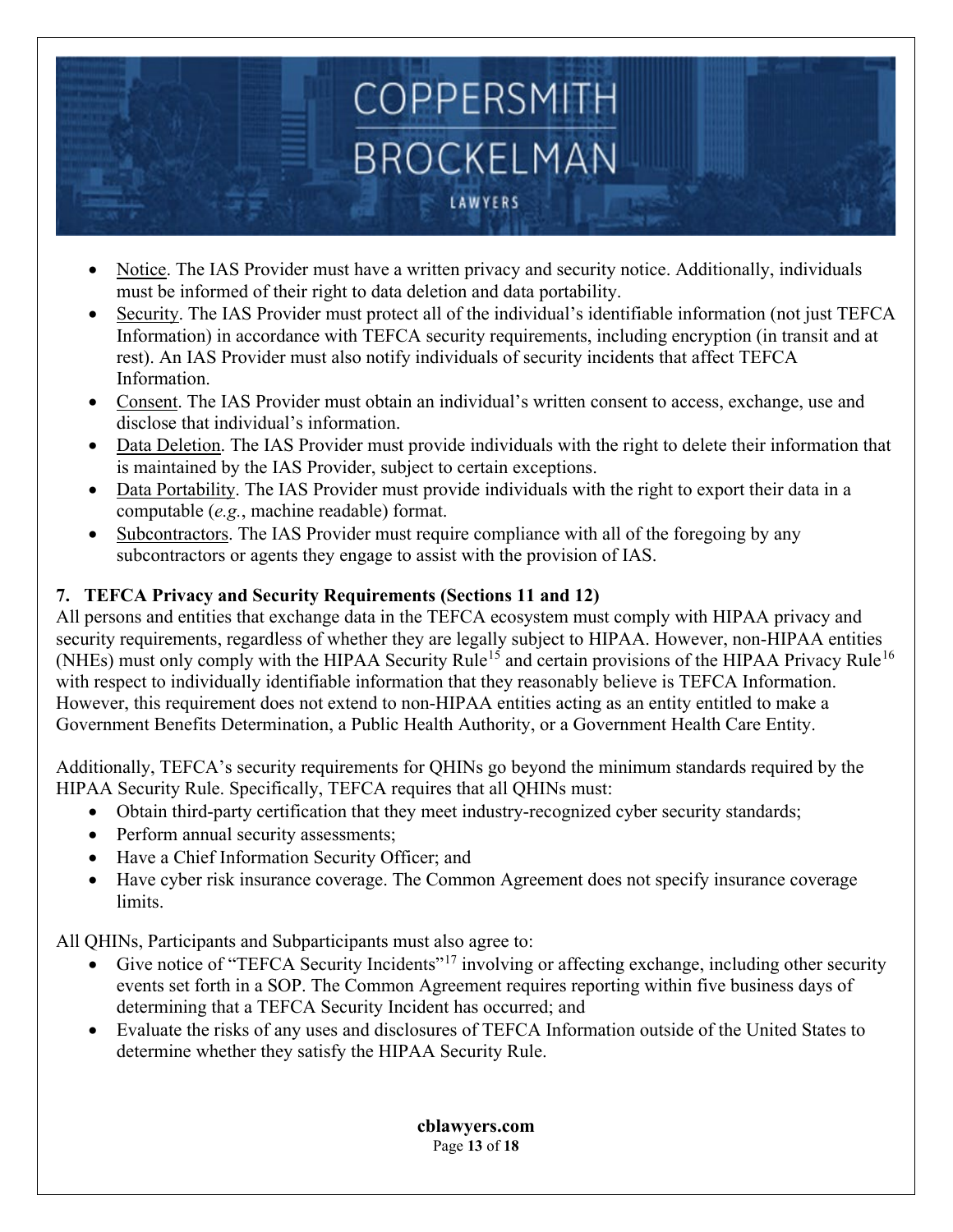

The RCE will establish a Cybersecurity Council to support compliance with these security requirements.

### <span id="page-13-0"></span>**8. TEFCA Fee Schedule and QHIN Fees (Section 17)**

The RCE is not currently imposing any fees on organizations interested in applying for QHIN status or TEFCA participation. However, the RCE will charge fees in the future. The Common Agreement specifically provides that the signatory will pay the fees set forth on a future Schedule 1 (QHIN Fees). The RCE reports that it is unaware of any federal funding that will be made available to support the QHIN infrastructure at this time, and thus anticipates eventually imposing an application fee, annual fee and ongoing testing fees. The RCE is also considering charging fees for application preparation services and educational sessions. Importantly, the Common Agreement exempts changes to Schedule 1 from the [Change Management](#page-8-0) process (*e.g.*, voting and approval) and entitles the RCE to unilaterally impose fees with 90 days' advance written notice.

The Common Agreement is largely silent on how QHINs, Participants and Subparticipants finance their own internal networks that connect to the TEFCA infrastructure and whether they charge fees for additional services. However, the Common Agreement *prohibits* a QHIN from charging fees to another QHIN. This means that QHINs cannot charge other QHINs fees on a transaction basis. Additionally, QHINs, Participants and Subparticipants must all comply with applicable laws that might impact whether fees are charged and the amount, such as the ONC Information Blocking Rule and HIPAA prohibited fees.

### <span id="page-13-1"></span>**9. Other Important Business Terms (Sections 7, 13, 15 and 18)**

The Common Agreement also contains important provisions regarding the protection of confidential information (other than ePHI), liability, disputes and other miscellaneous terms. For example:

- Responsibility. The Common Agreement does not contain any indemnification protection for QHINs. Rather, the RCE employs a responsibility (aka accountability) clause that requires signatories (*e.g.*, QHINs) to be responsible for their acts and omissions as well as the acts and omissions of their Participants and Subparticipants, but without any duty to hold harmless or defend. Specifically, signatories are responsible for harms suffered by the RCE or other QHINs to the extent the harm was caused by the signatory's breach of the Common Agreement or any SOP. Government agencies protected by sovereign immunity are not subject to this responsibility clause. Additionally, signatories must agree to *not* hold the RCE (or anyone acting on the RCE's behalf) liable for any harms, except to the extent the harm is a direct result of the RCE's breach of the Common Agreement.
- Monetary Cap. The RCE's and signatory's liability under the Common Agreement is capped at \$2 million per incident and \$5 million aggregate or as otherwise specified in a SOP. This monetary cap is not applicable to governmental agencies that are prohibited from limiting liability.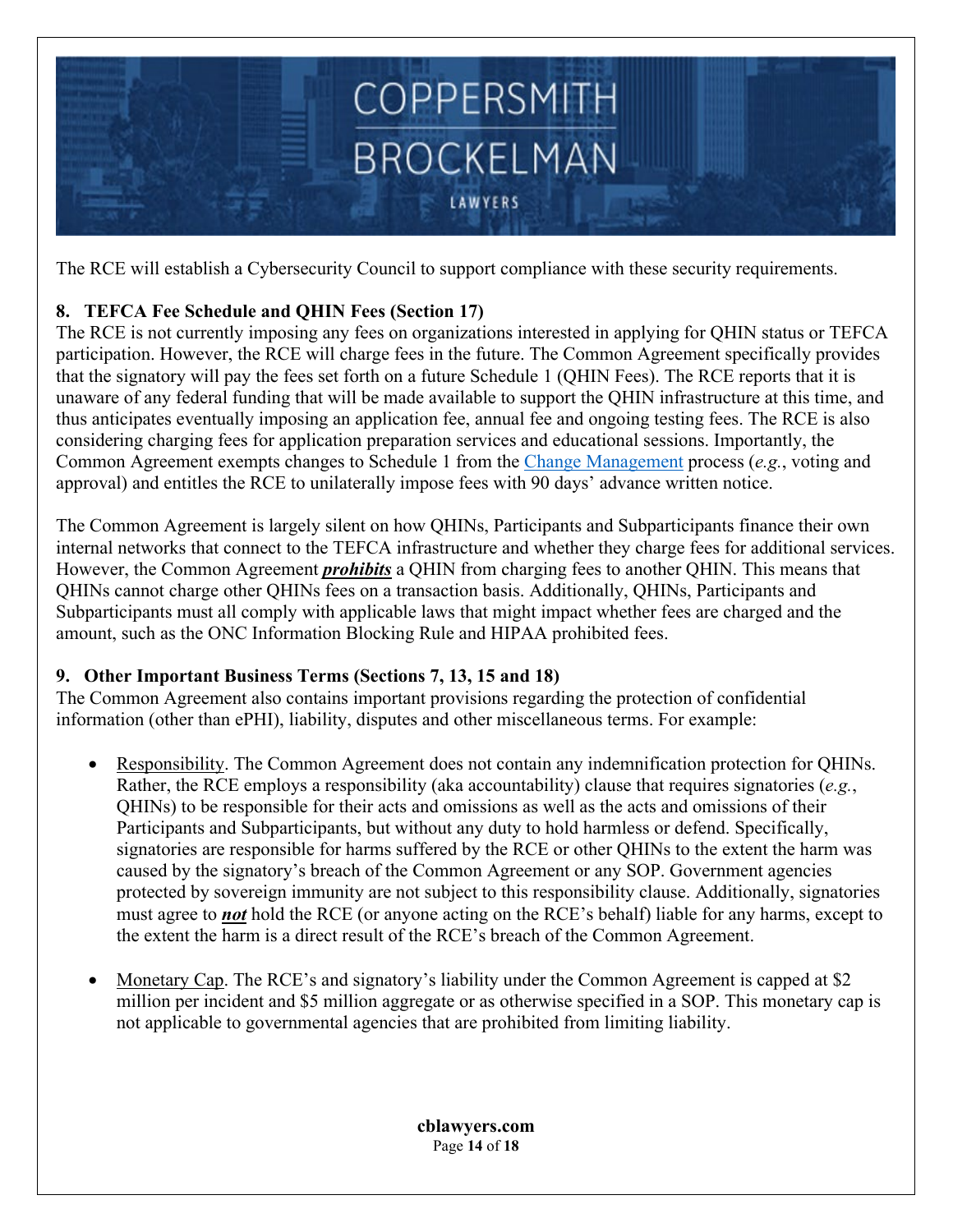- Dispute Resolution. Signatories agree to submit disputes to the RCE for non-binding resolution. The RCE has no power to impose monetary damages. Disputes involving the RCE may be submitted to the ONC. The dispute resolution process is set forth in greater detail in a [SOP.](#page-14-0)
- Governing Law and Venue. In the event of legal proceedings, signatories must agree to exclusive jurisdiction of a state or federal court in Virginia that is within 25 miles of Alexandria, Virginia. That court's conflict of laws provision will determine what governing law will apply.

### <span id="page-14-0"></span>**Standard Operating Procedures (SOPs)**

The SOPs are written procedures that provide detailed information or requirements regarding TEFCA data exchange. The SOPs are incorporated by reference into the Common Agreement. SOPs are effective when adopted pursuant to Section 5.3 of the Common Agreement and listed on a public website. Thus far the RCE has released SOPs on the following topics:

- [Advisory Groups](https://rce.sequoiaproject.org/wp-content/uploads/2022/01/SOP-Advisory-Groups-FINAL.pdf)
- [Conflicts of Interest](https://rce.sequoiaproject.org/wp-content/uploads/2022/01/SOP-Conflicts-of-Interest-FINAL.pdf)
- [Dispute Resolution](https://rce.sequoiaproject.org/wp-content/uploads/2022/01/SOP-Dispute-Resolution-Process-FINAL.pdf)
- [TEFCA Governing Council](https://rce.sequoiaproject.org/wp-content/uploads/2022/01/SOP-Governing-Council-FINAL.pdf)
- **[QHIN Cybersecurity Coverage](https://rce.sequoiaproject.org/wp-content/uploads/2022/01/SOP-QHIN-CyberSec-Coverage-FINAL.pdf)**
- **[QHIN Security Requirements for the](https://rce.sequoiaproject.org/wp-content/uploads/2022/01/SOP-QHIN-Security-of-TI-FINAL.pdf)** [Protection of TEFCA Information](https://rce.sequoiaproject.org/wp-content/uploads/2022/01/SOP-QHIN-Security-of-TI-FINAL.pdf)
- [Transition Council](https://rce.sequoiaproject.org/wp-content/uploads/2022/01/SOP-Transitional-Council-FINAL.pdf)

The RCE also plans to release at a future date SOPs on:

- Onboarding & Designation
- Required Information
- Treatment (Required Exchange Purpose)
- IAS (Required Exchange Purpose)

SOPs can be accessed on the RCE's [Common Agreement Resource page.](https://rce.sequoiaproject.org/tefca-and-rce-resources/)

### <span id="page-14-1"></span>**QHIN Technical Framework (QTF)**

The OTF v1 sets out the technical requirements a HIN must fulfill to serve as a OHIN. For example, OHINs must be capable of supporting the following two exchange modalities: (1) QHIN Query (*i.e.*, a data pull / request from one or more QHINs); and (2) QHIN Message Delivery (*i.e.*, a data push to one or more QHINs).

Additionally, under the final QTF v1, QHINs must be technically capable of the following:

• When initiating a QHIN Query or QHIN Message Delivery, a QHIN *must* transmit the Exchange Purpose as identified by the staff or users at the QHIN, Participant, or Subparticipant requesting the use of the TEFCA network. Thus, in order to participate in the TEFCA ecosystem, the technical systems used must—at the QHIN, Participant and Subparticipant levels—have the ability to capture the reason for the data exchange.

> **cblawyers.com** Page **15** of **18**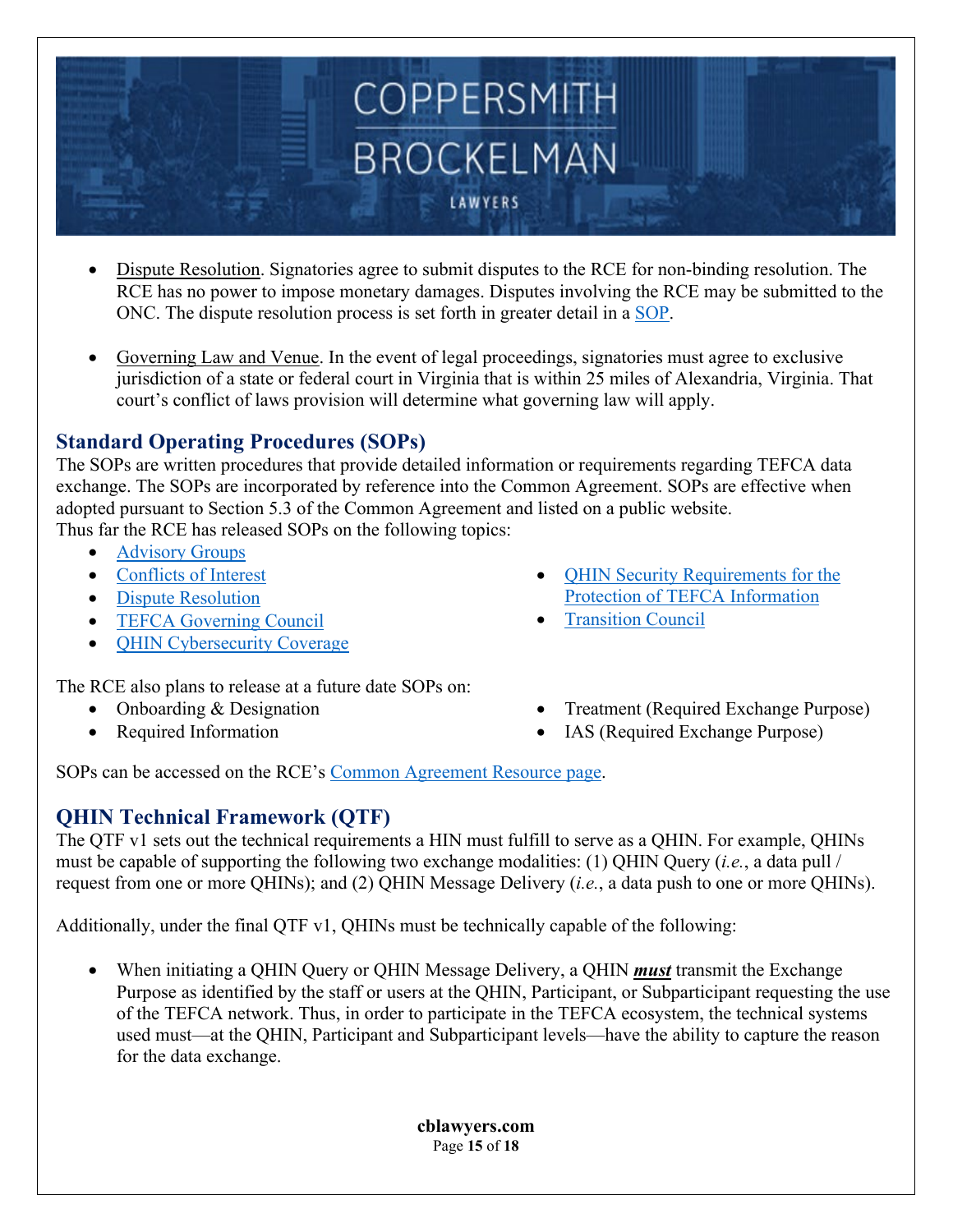

• When initiating a QHIN Query or QHIN Message Delivery, a QHIN *must* also verify the query source's asserted Exchange Purpose against those listed for the query source in the RCE directory service. Indeed, QHINs are required to create directory entries for each individual facility within a Participant's or Subparticipant's organization that includes all intended Exchange Purpose codes a Participant or Subparticipant will use for all initiated transactions (*i.e.*, Treatment, Payment, Health Care Operations, Public Health, IAS or Government Benefits Determinations). This means that participants in the TEFCA ecosystem must have at least administrative (if not technical) processes in place to capture and document at a facility level Participants' and Subparticipants' role-based access status/authority (*e.g.*, heath care provider, payer, public health authority, IAS Provider, *etc.*).

A detailed summary of the QTF is beyond the scope of this briefing and the expertise of the author.

### **FHIR® Roadmap for TEFCA Exchange**

Lastly, ONC and the RCE have published a [three-year roadmap for FHIR® readiness.](https://rce.sequoiaproject.org/wp-content/uploads/2022/01/FHIR-Roadmap-v1.0_updated.pdf) FHIR® (Fast Healthcare Interoperability Resources) is a technical standard describing data formats and elements (known as "resources") and an application programming interface (API) for exchanging health information between different computer systems. FHIR exchange is currently required by the CMS interoperability mandate for certain CMS-regulated payers to satisfy Patient Access API requirements. However, many healthcare organizations that are not subject to the CMS interoperability mandate have only begun the process of implementing FHIR. FHIR is not being widely used in multi-networked environments, such as HIEs. Thus, **TEFCA does not currently require FHIR for TEFCA exchanges**.

However, by 2025, the RCE expects QHINs to be able to facilitate and broker FHIR API exchange. Organizations interested in becoming or maintaining QHIN status should thus include developing FHIR capabilities in their technical roadmaps.

### **Want to Learn More?**

If you are interested in learning more about TEFCA, please see the following resources:

- [ONC, Trusted Exchange Framework \(TEF\): Principals for Trusted Exchange \(January 2022\)](https://www.healthit.gov/sites/default/files/page/2022-01/Trusted_Exchange_Framework_0122.pdf)
- [ONC, Common Agreement for Nationwide Health Information Interoperability \(v1\) \(January 2022\)](https://www.healthit.gov/sites/default/files/page/2022-01/Common_Agreement_for_Nationwide_Health_Information_Interoperability_Version_1.pdf)
- [ONC, Qualified Health Information Network \(QHIN\) Technical Framework \(QTF\) \(v1\) \(January 2022\)](https://rce.sequoiaproject.org/wp-content/uploads/2022/01/QTF_0122.pdf)
- [FHIR® Roadmap for TEFCA Exchange \(January 2022\)](https://rce.sequoiaproject.org/wp-content/uploads/2022/01/FHIR-Roadmap-v1.0_updated.pdf)
- ONC,  $3...2...1...$ TEFCA is Go For Launch
- [Sequoia Project, TEFCA and RCE Resources, Common Agreement Resources](https://rce.sequoiaproject.org/tefca-and-rce-resources/)
- [Sequoia Project, Frequently Asked Questions](https://rce.sequoiaproject.org/rce/faqs/)

**cblawyers.com** Page **16** of **18**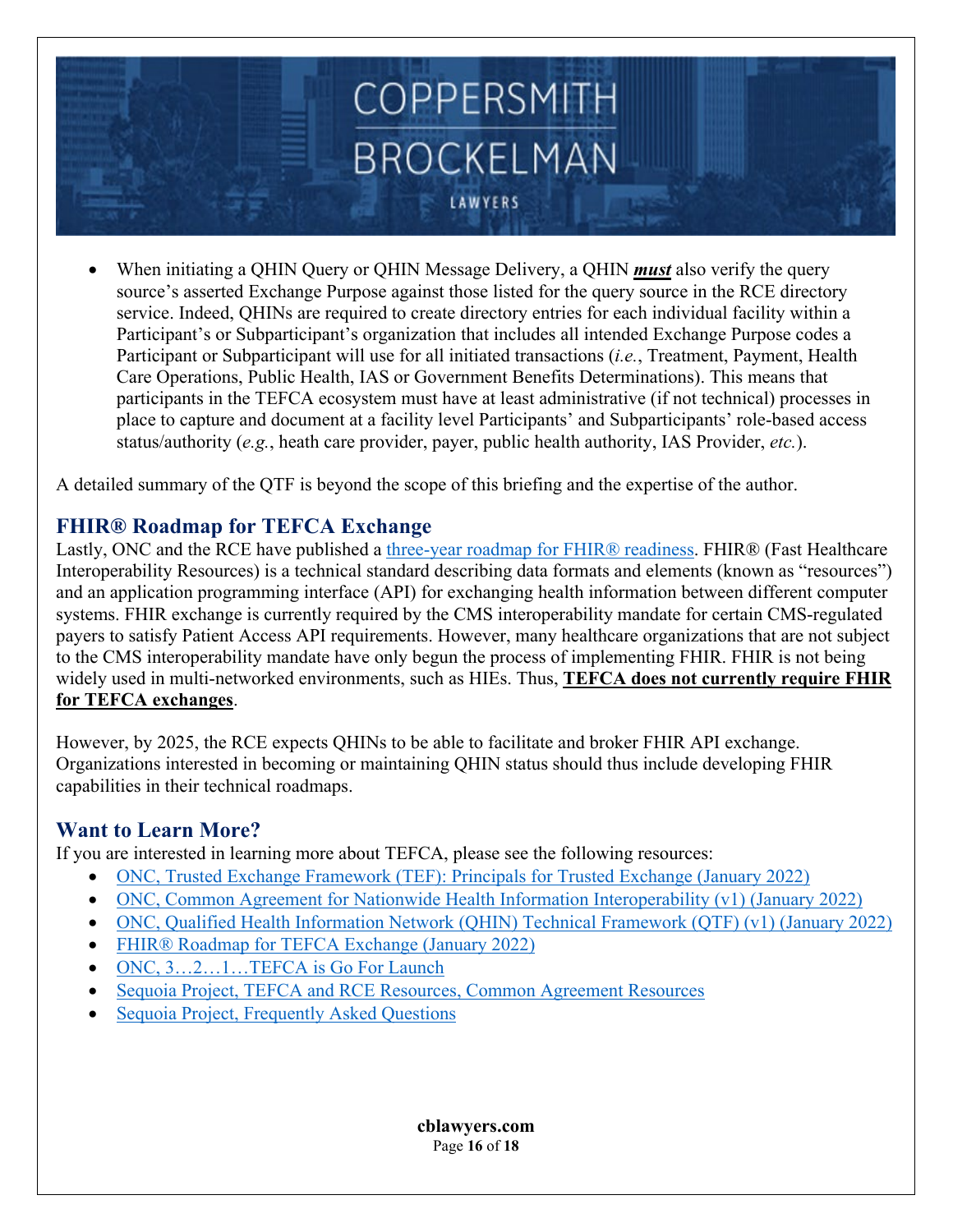

### **About Coppersmith Brockelman and the Author**

Coppersmith Brockelman works with health information exchanges, health care providers, health plans and vendors on a wide range of interoperability and health information privacy mandates and efforts, including TEFCA developments and compliance with the ONC Information Blocking Rule, CMS interoperability mandates, HIPAA, 42 C.F.R. Part 2 and other state and federal privacy and security laws. Please do not hesitate to contact us for assistance with this new and developing area.

[Melissa Soliz](https://www.cblawyers.com/melissa-soliz/) is a leader in compliance with data privacy and access laws (such as HIPAA, 42 C.F.R. Part 2, the ONC Information Blocking Rule, the CMS Interoperability and Patient Access Final Rule, and state laws), health information exchange (HIE), behavioral health/substance use disorder law issues, data breaches and OCR investigations, as well as clinical research compliance and contracting. Melissa regularly speaks in local and national forums on these topics and has been active in state and federal policy making on data privacy and health information exchange issues.

> *By the way, you know the Coppersmith Briefs are not legal advice, right? Right! Check with your attorney for legal advice applicable to your situation.*

### **ENDNOTES**

- <span id="page-16-0"></span><sup>1</sup> 21st Century Cures Act, Pub. L. No. 114-255, § 4003 (2016) (codified at 42 U.S.C. § 300jj-11(c)).
- <span id="page-16-1"></span><sup>2</sup> [ONC, TEFCA \(last reviewed on January 18, 2022\)](https://www.healthit.gov/topic/interoperability/trusted-exchange-framework-and-common-agreement-tefca) (see historical documents).
- <span id="page-16-2"></span><sup>3</sup> 42 U.S.C. § 300jj-52 and 45 C.F.R. Part 171 (collectively, the "ONC Information Blocking Rule"). 4 85 Fed. Reg. <sup>25510</sup> (May 1, 2020).
- <span id="page-16-3"></span>
- <span id="page-16-4"></span><sup>5</sup> [Sequoia Project, User's Guide to the Trusted Exchange Framework and Common Agreement –](https://rce.sequoiaproject.org/wp-content/uploads/2022/01/Common-Agreement-Users-Guide.pdf) TEFCA (Jan. 2022), at slide 62.<br><sup>6</sup> Sequoia Project, User's Guide to the Trusted Exchange Framework and Common Agreement – TEFCA (J
- <span id="page-16-5"></span>

<span id="page-16-6"></span><sup>7</sup> "Designated record set means: (1) A group of records maintained by or for a covered entity that is: (i) The medical records and billing records about individuals maintained by or for a covered health care provider; (ii) The enrollment, payment, claims adjudication, and case or medical management record systems maintained by or for a health plan; or (iii) Used, in whole or in part, by or for the covered entity to make decisions about individuals. (2) For purposes of this paragraph, the term record means any item, collection, or grouping of information that includes protected health information and is maintained, collected, used, or disseminated by or for a covered entity." 45 C.F.R. § 164.501.

- <span id="page-16-7"></span><sup>8</sup> Common Agreement v1, § 1.1.
- <span id="page-16-8"></span><sup>9</sup> [Sequoia Project, Webinar: Common Agreement Overview \(Jan. 26, 2022\).](https://register.gotowebinar.com/recording/3090248219272951307)
- <span id="page-16-9"></span><sup>10</sup> [Sequoia Project, User's Guide to the Trusted Exchange Framework and Common Agreement –](https://rce.sequoiaproject.org/wp-content/uploads/2022/01/Common-Agreement-Users-Guide.pdf) TEFCA (Jan. 2022), at slide 60.
- <span id="page-16-10"></span><sup>11</sup> [Sequoia Project, Webinar: Common Agreement Overview \(Jan. 26, 2022\), at 2:01:26.](https://register.gotowebinar.com/recording/3090248219272951307)
- <span id="page-16-11"></span><sup>12</sup> [Sequoia Project, User's Guide to the Trusted Exchange Framework and Common Agreement –](https://rce.sequoiaproject.org/wp-content/uploads/2022/01/Common-Agreement-Users-Guide.pdf) TEFCA (Jan. 2022), at slide 16.
- <span id="page-16-12"></span><sup>13</sup> [Sequoia Project, Webinar: Common Agreement Overview \(Jan. 26, 2022\), at 52:00.](https://register.gotowebinar.com/recording/3090248219272951307)
- <span id="page-16-13"></span><sup>14</sup> [Sequoia Project, Webinar: Common Agreement Overview \(Jan. 26, 2022\), at 1:03:25.](https://register.gotowebinar.com/recording/3090248219272951307)
- <span id="page-16-14"></span><sup>15</sup> 45 C.F.R. Part 164, Subpart C.
- <span id="page-16-15"></span><sup>16</sup> 45 C.F.R. Part 164, Subpart E.

**cblawyers.com** Page **17** of **18**